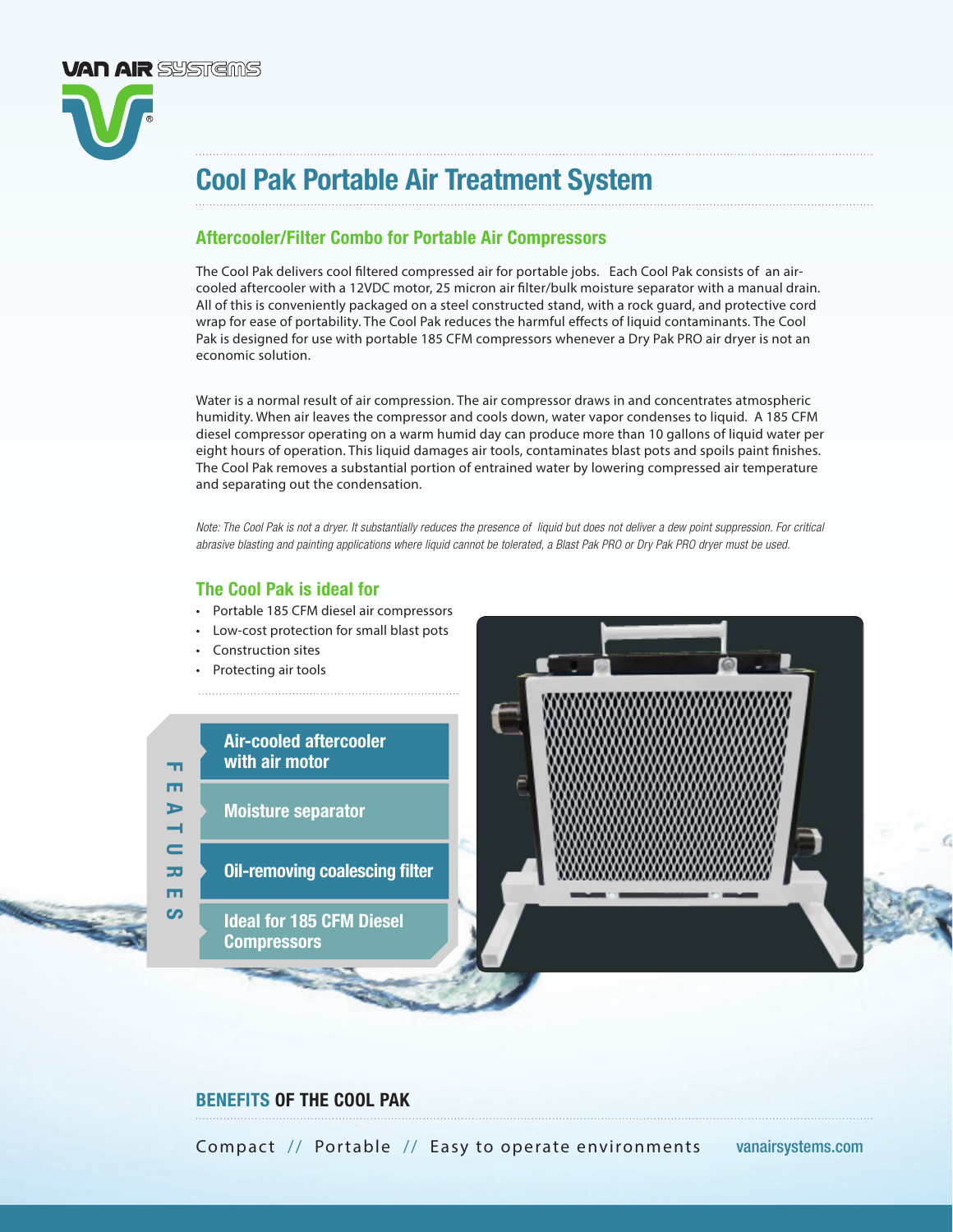#### STANDARD EQUIPMENT

- Air-cooled aftercooler
- 12 VDC Motor
- Moisture separator, with manual drain
- Oil-removing coalescing filter, with manual drain
- Steel constructed stand with rock guard,
- and protective cord wrap
- Handle for lifting

| <b>DIMENSIONS &amp; SPECIFICATIONS</b> |                     |    |                    |    |    |                    |                        |                                   |               |    |
|----------------------------------------|---------------------|----|--------------------|----|----|--------------------|------------------------|-----------------------------------|---------------|----|
| <b>Model No.</b>                       | <b>Height</b><br>in | cm | <b>Width</b><br>in | cm | in | <b>Depth</b><br>cm | <b>Piping</b><br>Conn. | <b>Flow Rating</b><br><b>SCFM</b> | Weight<br>lbs | kg |
| CP-185                                 | 23                  | 58 | 36                 | 91 | 14 | 36                 | 1 $1/4$ " NPT          | 185                               | 68            | 31 |

| <b>MAXIMUM CAPACITY</b>                                                                                                                |                                                             |  |  |  |  |  |  |  |  |
|----------------------------------------------------------------------------------------------------------------------------------------|-------------------------------------------------------------|--|--|--|--|--|--|--|--|
| <b>WORKING PRESSURE: 150 PSIG (Maximum)</b>                                                                                            |                                                             |  |  |  |  |  |  |  |  |
| <b>FLOW RATING</b>                                                                                                                     | Based on inlet conditions of 100 PSIG $@$ 200 $^{\circ}$ F. |  |  |  |  |  |  |  |  |
| <b>Cooler</b>                                                                                                                          | 250 PSIG @ 250°F (Maximum)                                  |  |  |  |  |  |  |  |  |
| <b>Filter</b>                                                                                                                          | 250 PSIG @ 225°F (Maximum)                                  |  |  |  |  |  |  |  |  |
| <b>Pipe Fittings</b>                                                                                                                   | 150 PSIG @ 200°F (Maximum)                                  |  |  |  |  |  |  |  |  |
| *Approach temperatures will vary with changes in inlet conditions<br>(flow, pressure, temperature) as well as the ambient temperature. |                                                             |  |  |  |  |  |  |  |  |

2950 Mechanic Street, Lake City, PA 16423, USA | Toll Free Phone 800-840-9906 | Corporate Fax 814-774-0778 | Order Entry Fax 814-774-3482



Distributed By: